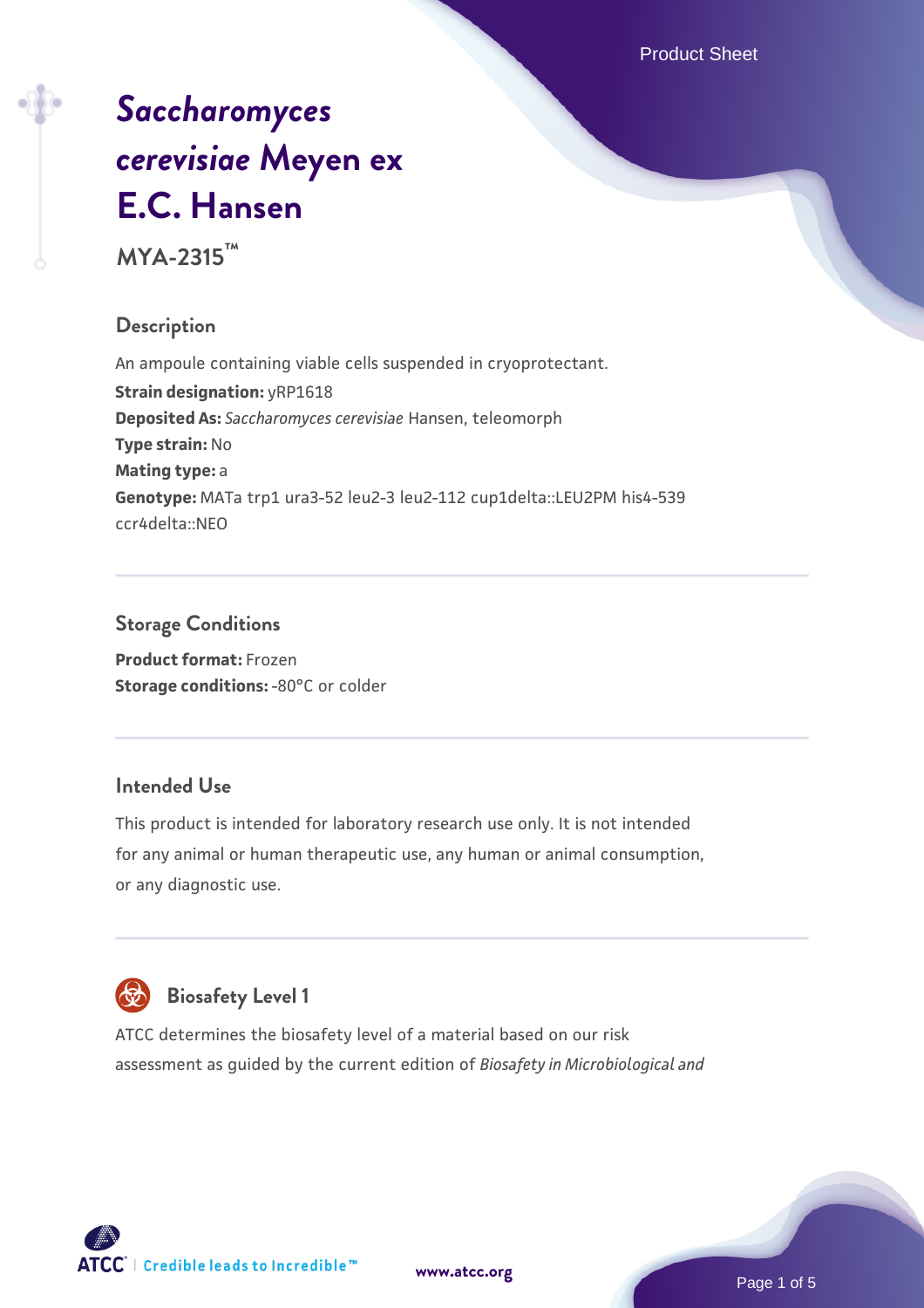#### **[Saccharomyces cerevisiae](https://www.atcc.org/products/mya-2315)** [Meyen ex E.C. Hansen](https://www.atcc.org/products/mya-2315) **MYA-2315**

*Biomedical Laboratories (BMBL)*, U.S. Department of Health and Human Services. It is your responsibility to understand the hazards associated with the material per your organization's policies and procedures as well as any other applicable regulations as enforced by your local or national agencies.

ATCC highly recommends that appropriate personal protective equipment is always used when handling vials. For cultures that require storage in liquid nitrogen, it is important to note that some vials may leak when submersed in liquid nitrogen and will slowly fill with liquid nitrogen. Upon thawing, the conversion of the liquid nitrogen back to its gas phase may result in the vial exploding or blowing off its cap with dangerous force creating flying debris. Unless necessary, ATCC recommends that these cultures be stored in the vapor phase of liquid nitrogen rather than submersed in liquid nitrogen.

# **Certificate of Analysis**

For batch-specific test results, refer to the applicable certificate of analysis that can be found at www.atcc.org.

# **Growth Conditions Medium:**  [ATCC Medium 1245: YEPD](https://www.atcc.org/-/media/product-assets/documents/microbial-media-formulations/1/2/4/5/atcc-medium-1245.pdf?rev=705ca55d1b6f490a808a965d5c072196) **Temperature:** 25°C

# **Handling Procedures**

**Frozen ampoules** packed in dry ice should either be thawed immediately or

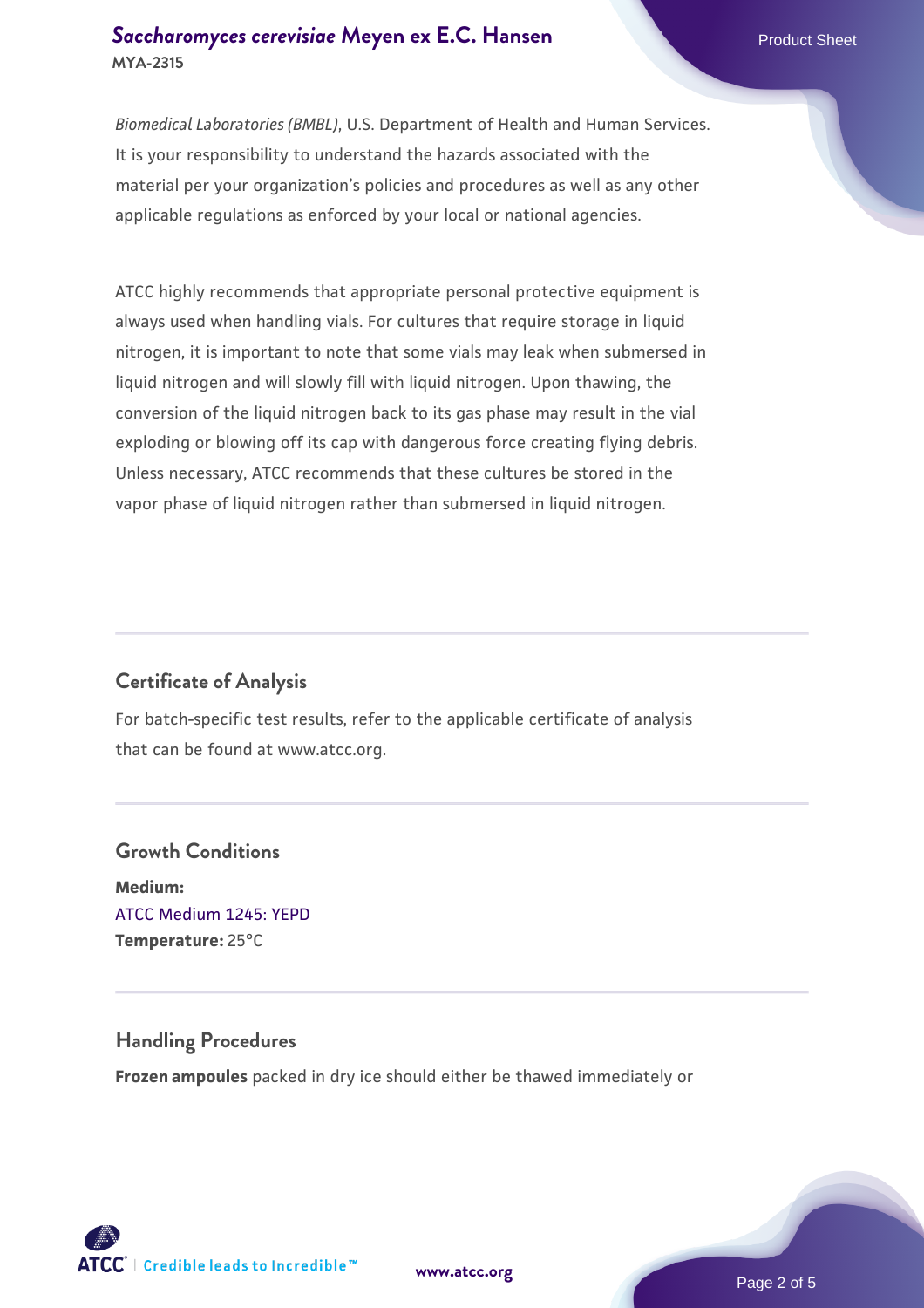#### **[Saccharomyces cerevisiae](https://www.atcc.org/products/mya-2315)** [Meyen ex E.C. Hansen](https://www.atcc.org/products/mya-2315) **MYA-2315**

stored in liquid nitrogen. If liquid nitrogen storage facilities are not available, frozen ampoules may be stored at or below -70°C for approximately one week. **Do not under any circumstance store frozen ampoules at refrigerator freezer temperatures (generally -20°C)**. Storage of frozen material at this temperature will result in the death of the culture.

- 1. To thaw a frozen ampoule, place in a **25°C to 30°C** water bath, until just thawed **(approximately 5 minutes)**. Immerse the ampoule just sufficient to cover the frozen material. Do not agitate the ampoule.
- 2. Immediately after thawing, wipe down ampoule with 70% ethanol and aseptically transfer at least 50 µL (or 2-3 agar cubes) of the content onto a plate or broth with medium recommended.
- 3. Incubate the inoculum/strain at the temperature and conditions recommended.
- 4. Inspect for growth of the inoculum/strain regularly for up to 4 weeks. The time necessary for significant growth will vary from strain to strain.

#### **Material Citation**

If use of this material results in a scientific publication, please cite the material in the following manner: *Saccharomyces cerevisiae* Meyen ex E.C. Hansen (ATCC MYA-2315)

#### **References**

References and other information relating to this material are available at www.atcc.org.

#### **Warranty**

The product is provided 'AS IS' and the viability of ATCC® products is warranted for 30 days from the date of shipment, provided that the customer has stored and handled the product according to the information

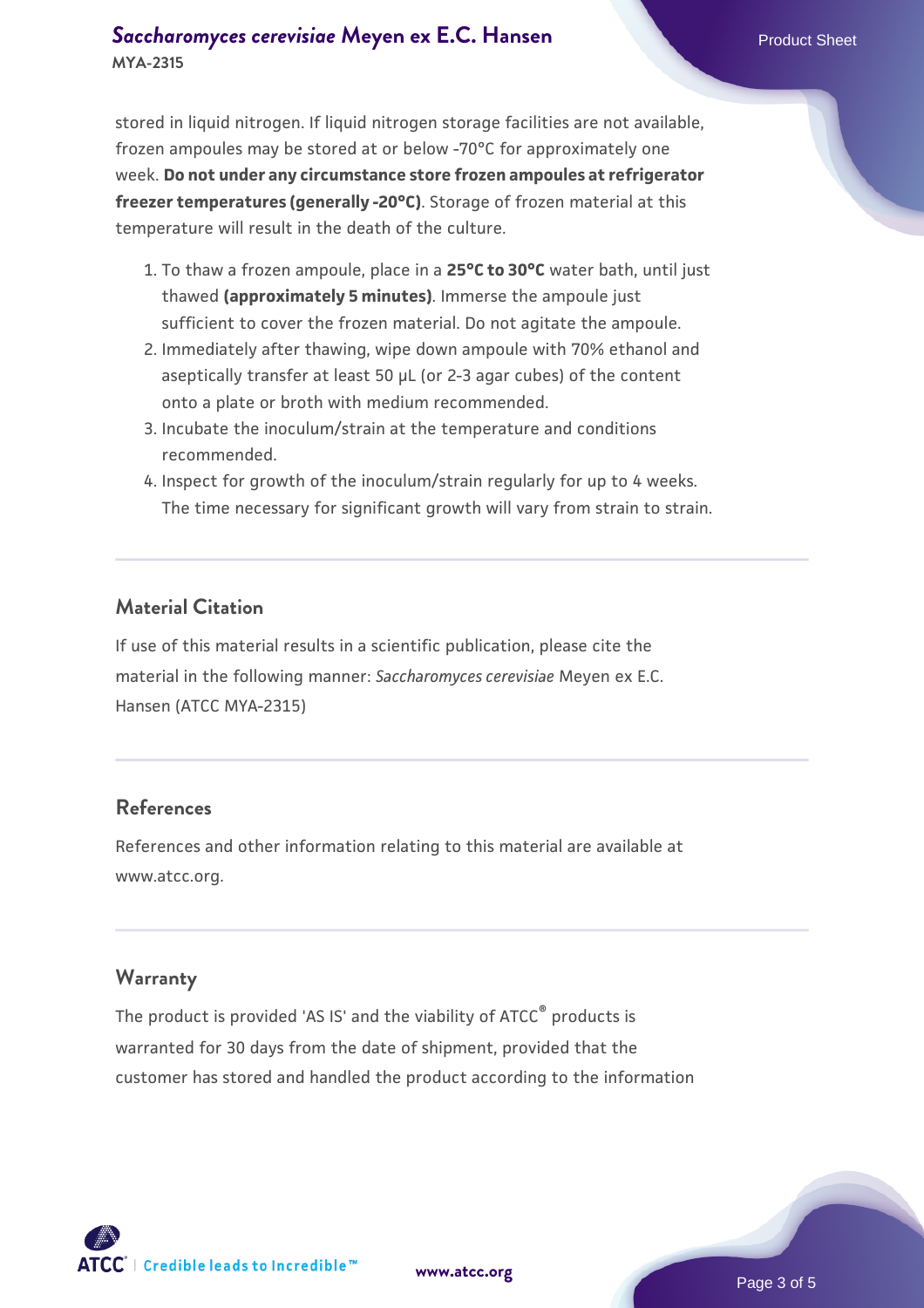#### **[Saccharomyces cerevisiae](https://www.atcc.org/products/mya-2315)** [Meyen ex E.C. Hansen](https://www.atcc.org/products/mya-2315) **MYA-2315**

included on the product information sheet, website, and Certificate of Analysis. For living cultures, ATCC lists the media formulation and reagents that have been found to be effective for the product. While other unspecified media and reagents may also produce satisfactory results, a change in the ATCC and/or depositor-recommended protocols may affect the recovery, growth, and/or function of the product. If an alternative medium formulation or reagent is used, the ATCC warranty for viability is no longer valid. Except as expressly set forth herein, no other warranties of any kind are provided, express or implied, including, but not limited to, any implied warranties of merchantability, fitness for a particular purpose, manufacture according to cGMP standards, typicality, safety, accuracy, and/or noninfringement.

#### **Disclaimers**

This product is intended for laboratory research use only. It is not intended for any animal or human therapeutic use, any human or animal consumption, or any diagnostic use. Any proposed commercial use is prohibited without a license from ATCC.

While ATCC uses reasonable efforts to include accurate and up-to-date information on this product sheet, ATCC makes no warranties or representations as to its accuracy. Citations from scientific literature and patents are provided for informational purposes only. ATCC does not warrant that such information has been confirmed to be accurate or complete and the customer bears the sole responsibility of confirming the accuracy and completeness of any such information.

This product is sent on the condition that the customer is responsible for and assumes all risk and responsibility in connection with the receipt, handling, storage, disposal, and use of the ATCC product including without limitation taking all appropriate safety and handling precautions to minimize health or environmental risk. As a condition of receiving the material, the customer agrees that any activity undertaken with the ATCC product and any progeny or modifications will be conducted in compliance with all applicable laws,



**[www.atcc.org](http://www.atcc.org)**

Page 4 of 5